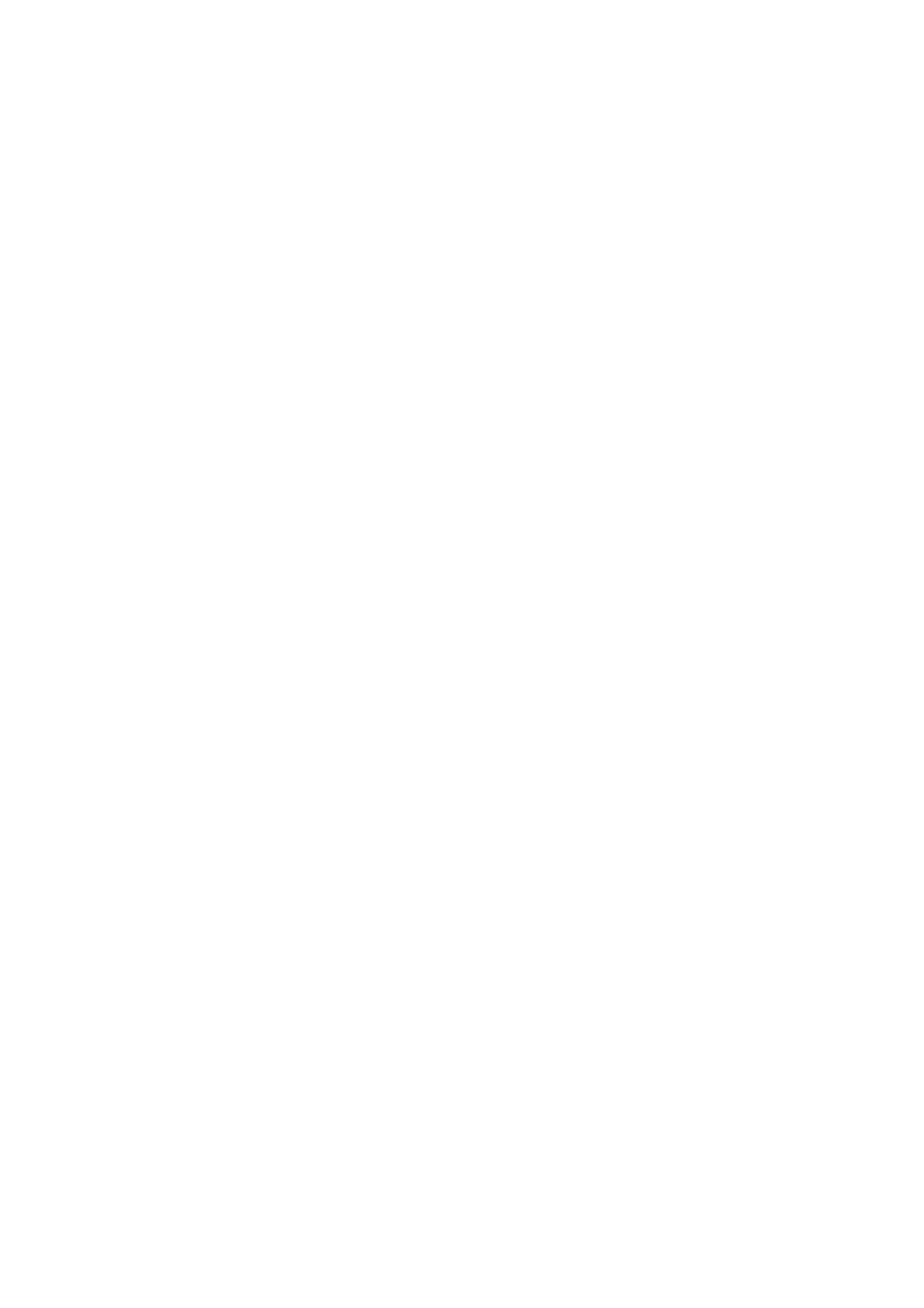### **1. Who is a child?**

A person below the age of 18 years.

## **2. What is child labour?**

Any work that interferes with the completion of a child's education or is mentally, physically, socially and morally dangerous and harmful to children is considered child labour.

- **3. What risks do child labourers face?**
	- Child Labourers are at a risk of mental, physical, social and moral harm.
	- Child Labour deprives children of schooling, and at times exerts additional burden of labour above the schooling chores.
	- Drags children and their families in the vicious circle of poverty and deprivation.
	- Violence and sexual abuse on the part of adult counterparts or employers.
	- Susceptibility to injuries by sharp tools and heavy machinery.
	- Poor employability prospects in future because child labourers do not attain education or skills.

**4. International and National Legislation**

Three most important legal instruments in the fight against child labour:

- Child Labour (Prohibition & Regulation) Act, 1986,
- Juvenile Justice Act, 2000,
- Bonded Labour System Act, 1976.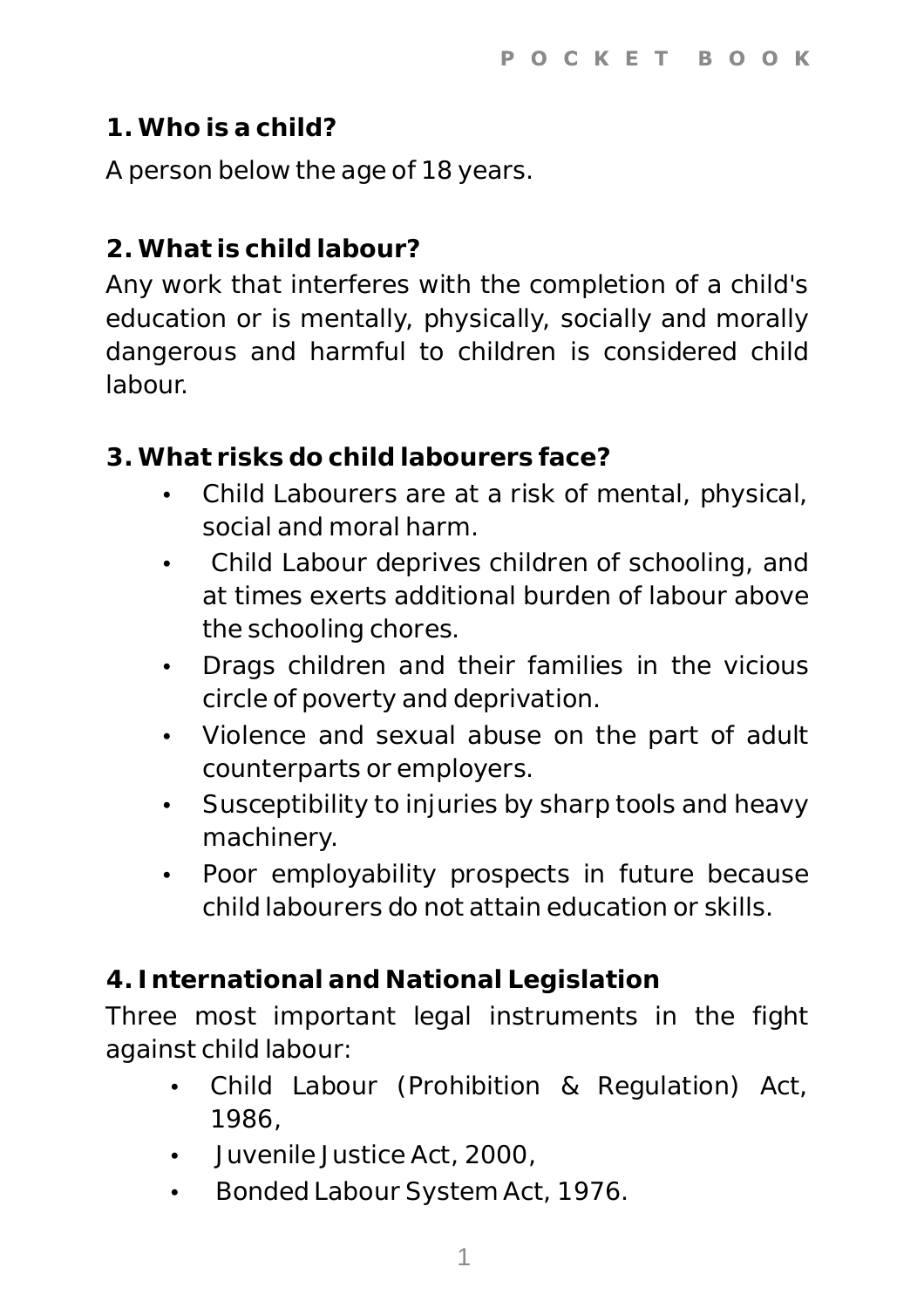**4 (a). Constitutional Provisions**

 $\cdot$  Constitution of India:

**4(b). National legal provisions relating to prohibition of child labour**

- the Child Labour (Prohibition & Regulation) Act, 1986;
- $\cdot$  the Indian Penal Code, 1860;
- the Juvenile Justice Act and the Juvenile Justice (Care and Protection of Children) (Amendment) Act, 2006;
- the Bonded Labour System Act, 1976;
- $\cdot$  the Minimum Wages Act, 1948;

**4(c). Other Legal Provisions Relating to Prohibition of child labour:**

- the Children (Pledging of Labour) Act, 1933;
- the Factories Act, 1948;
- $\cdot$  the Plantation Labour Act, 1951;
- the Apprentices Act, 1961
- the Right of the Children to Free and Compulsory Education, 2009.

**4(d). State Acts, State Action Plan and State Monitoring Systems on Elimination of Child Labour**

The trainer illustrates several acts, plans and systems on elimination of child labour on national and state level.

Ÿ **the Child Labour (Prohibition and Regulation) (Karnataka) Rules, 1998:** states that no child shall be required or allowed to work in an establishment for more than twenty hours in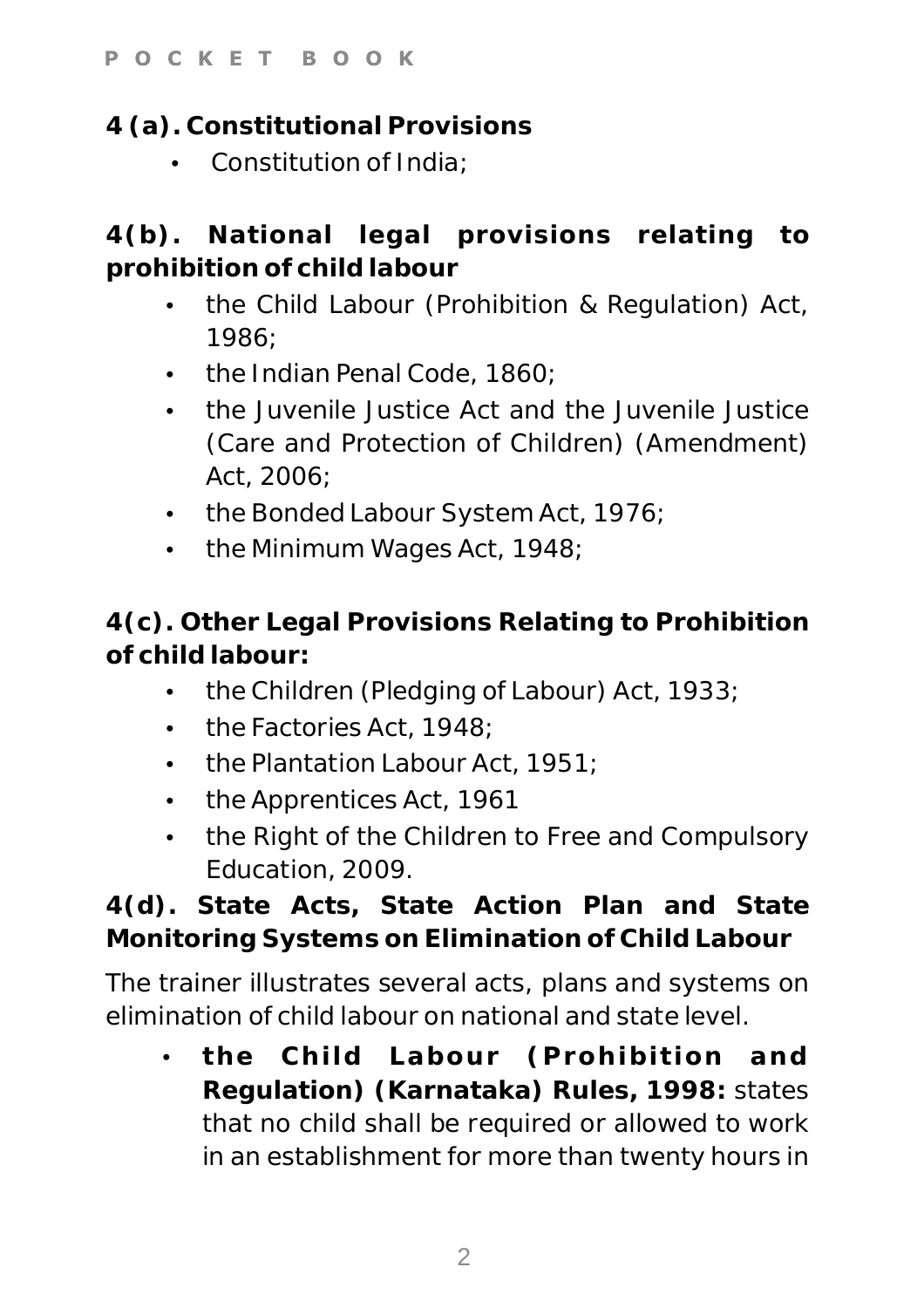any week and for more than five hours in a day. It also lays rules for health and safety of the children in the establishment.

- $\cdot$  the Karnataka Shop and Establishments Act, **1961:** a state act is applicable in the state territories only. This act states that no child below the age of 14 years shall be required or allowed to work whether as employee or otherwise in any shop and establishment. Further states that no child (less than 14 years) or young person (between 15 and 18 years of age) be allowed to work more than 6 hours in a day and is also prohibited from working at night.
- State Action Plan on Elimination of Child **Labour;**
- National Child Labour Projects ("NCLP's");
- Karnataka State Resource Centre on Child **Labour**
- Ÿ **Legal Aid Cells, District Task Forces, Monitoring Committees and Cells**

**5. Role of the Labour Inspector in eliminating child labour:**

| Actor                | Actions                                                                                                                                                                   |
|----------------------|---------------------------------------------------------------------------------------------------------------------------------------------------------------------------|
| Labour<br>Inspectors | Identify child labourers<br>Order the withdrawal of children<br>from workplaces<br>Collect information on child labour<br>Contribute to child labour laws and<br>policies |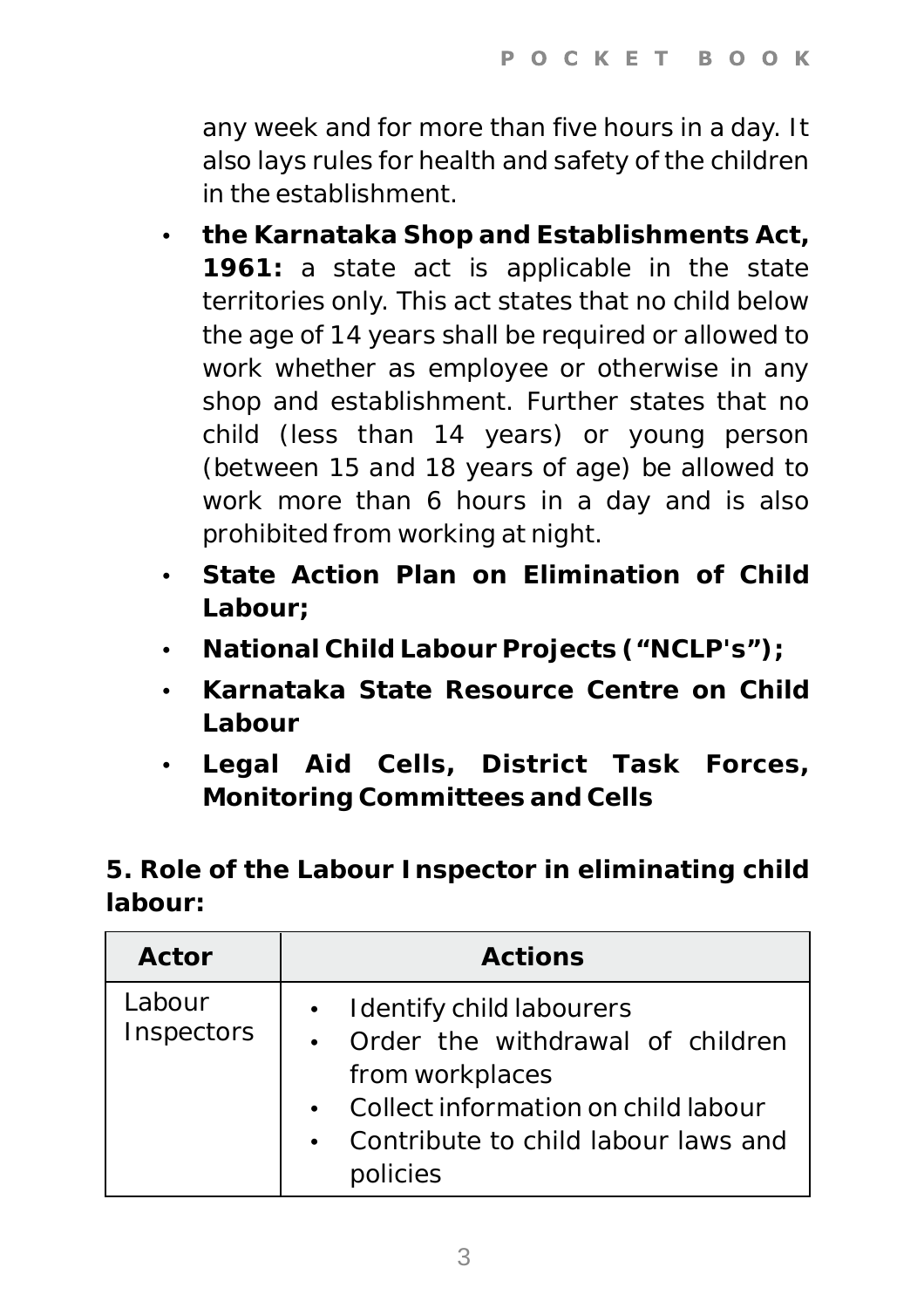**6. Trafficking and Forced Labour:**

**6(a). Types of forced labour and modern-day slavery:**

- $\cdot$  Traditional forms of bonded labour:
- Debt bondage and other forms of coercion:
- Forced child labour:
- Forced labour linked to migration:
- Forced labour as a result of organised criminal trafficking

**6(b). Some industries and sectors where children are trafficking into forced labour:**

- Construction, including brick kilns
- Agriculture and horticulture
- Mining and logging
- Food processing and packaging industry
- Domestic service and other care and cleaning work
- Factory work, mainly textiles and garment manufacturing
- $\cdot$  Restaurants and catering
- Sex and entertainment industry
- Transportation
- Various forms of informal economic activities, such as organised begging or hawking

**6(c). Forced Labour in Indian Context**

The Supreme Court of India has ruled in:

**1. People's Union for Democratic Rights (PUDR) vs. Union of India (1983):** "…Any factor, which deprives a person of choice of alternatives and compels him to adapt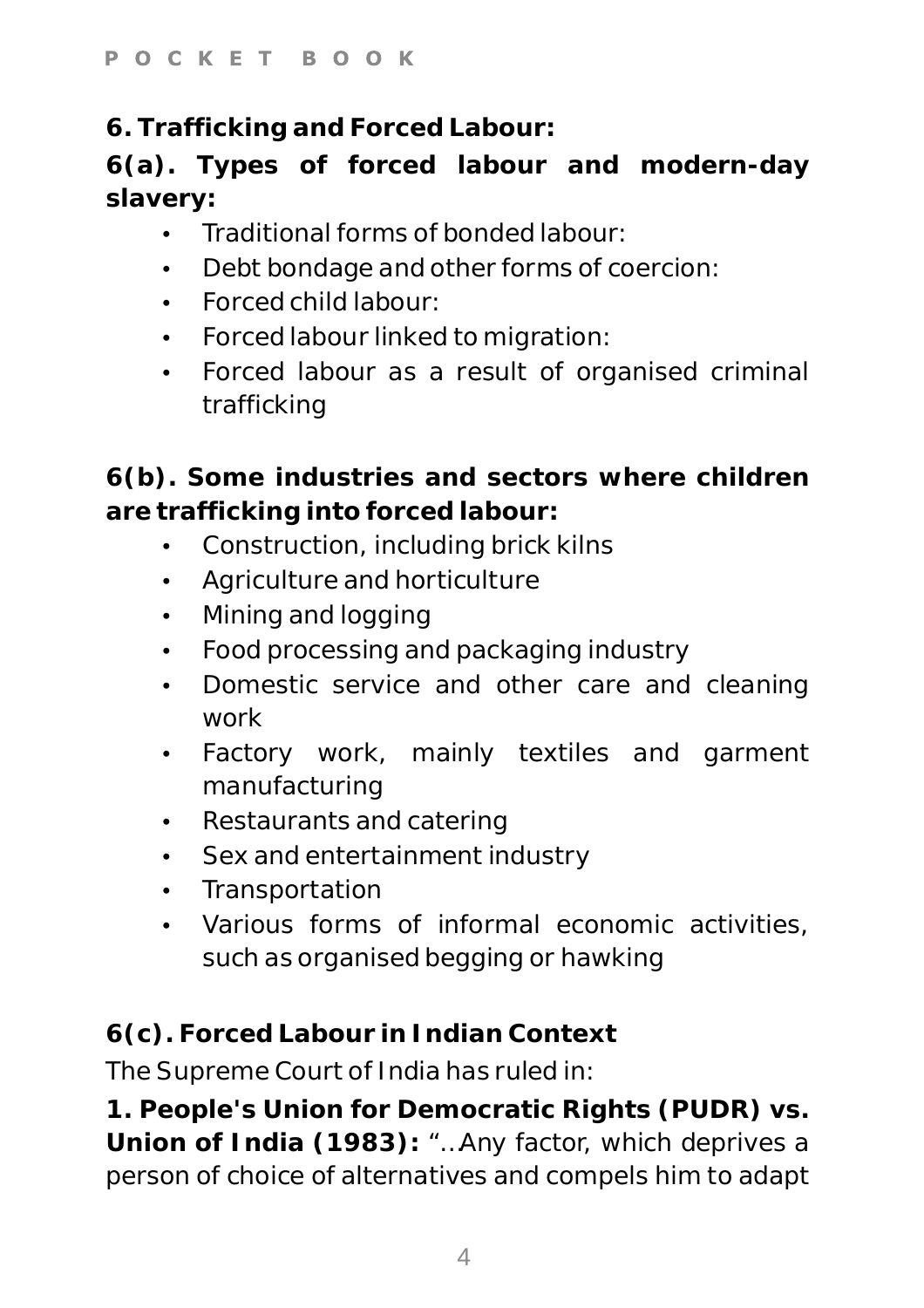one particular course of action may properly be regarded as 'force' and any labour or service which is compelled as a result of such 'force', it would be 'forced labour'…"

It further says,

"…Where a person provides labour or service to another for remuneration which is less than minimum wage, the labour or service provided by him clearly falls within the scope and ambit of the word 'forced labour'… as described in Article 23 of the Indian Constitution".

**2. Bandhua Mukti Morcha vs. Union of India (1982):** "…Whenever it is shown that a labour is made to provide forced labour, the court would raise a presumption that he is required to do so in consideration of an advance or other economic considerations received by him and is, therefore, a bonded labour…"

Additionally, under the Bonded Labour Act Section 15, 'whenever any debt is claimed by a bonded labourer, or a Vigilance Committee, to be a bonded debt, the burden of proof that such debt is not a bonded debt shall lie on the creditor'.

**6(d). Child trafficking for forced labour and Labour Inspector**

Any child who is found working for less than the minimum wage would effectively be presumed to be working as a forced labour (bonded labour) and the labour inspector has the authority to take action under the Minimum Wages Act, Child Labour Act and others.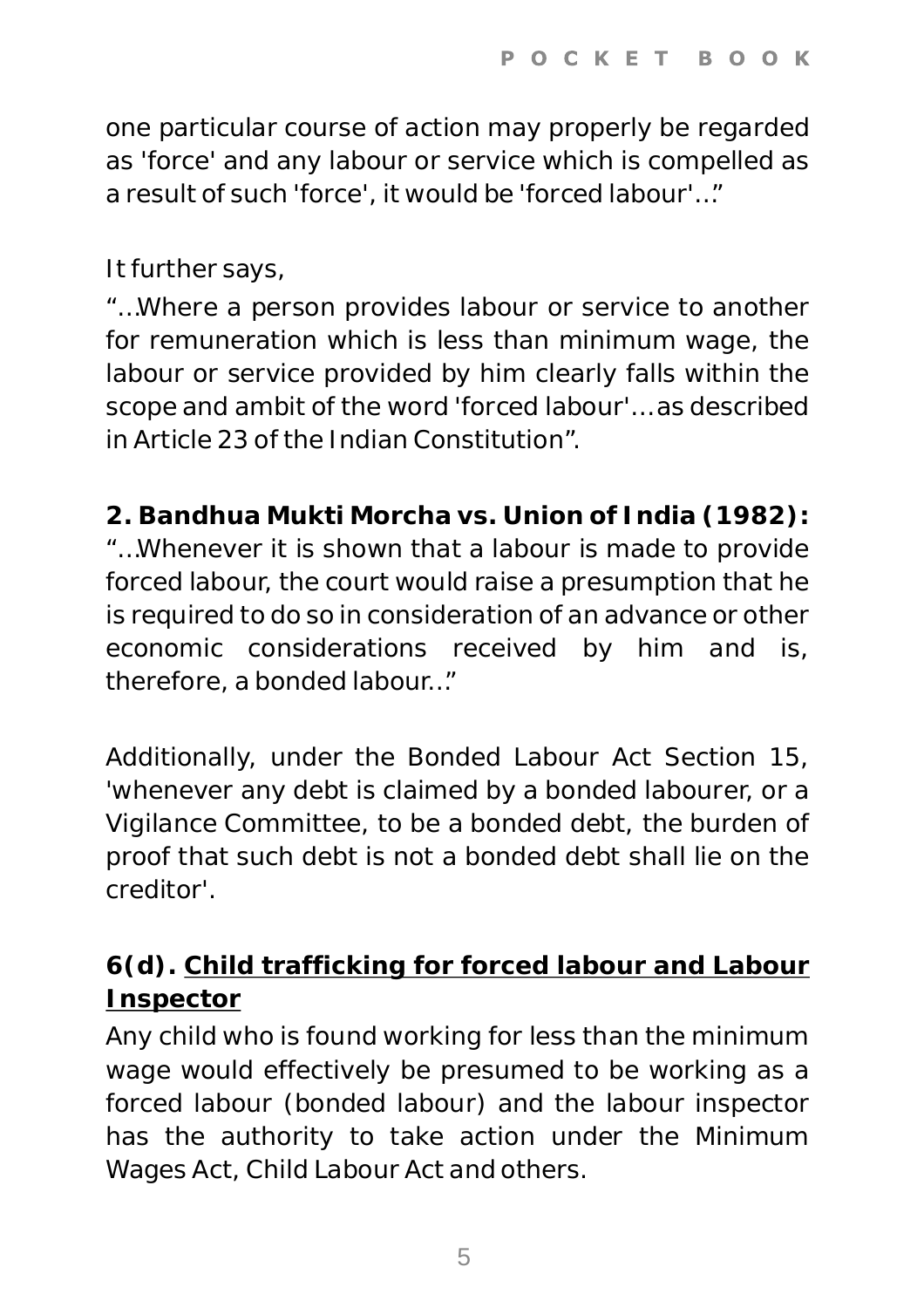**Importance of Labour Inspector in supporting investigating the crime of trafficking for forced labour**

Labour inspectors have at their disposal a wide range of investigation methods; including the power to enter freely at any time of the day or night any workplace liable to inspection without prior notice. They can carry out inquiries freely and in particular speak with persons alone, examine documents and take samples, and even foreclose workplaces. They also have the power to issue orders with a view to remedying the defects, or to institute or recommend proceedings. These proceedings could ultimately also entail criminal proceedings, as in the case of Juvenile Justice Act and sections of the Indian Penal Code.

Labour inspectors collaborate with other agencies such as worker unions and employer association, and can support the identification of violations and ensure compliance of labour standards at workplaces.

- **7. Collaboration with other agencies**
	- Important role in coordination with Government Agencies, Employers' and Workers' Organization.
	- Cooperation with the ministries of education, health and social affairs whose mission it is to protect the safety and welfare of the public in general and of children in particular.
	- $\cdot$  Collaboration with NGOs.
	- Coordination and Collaboration with employers' organization.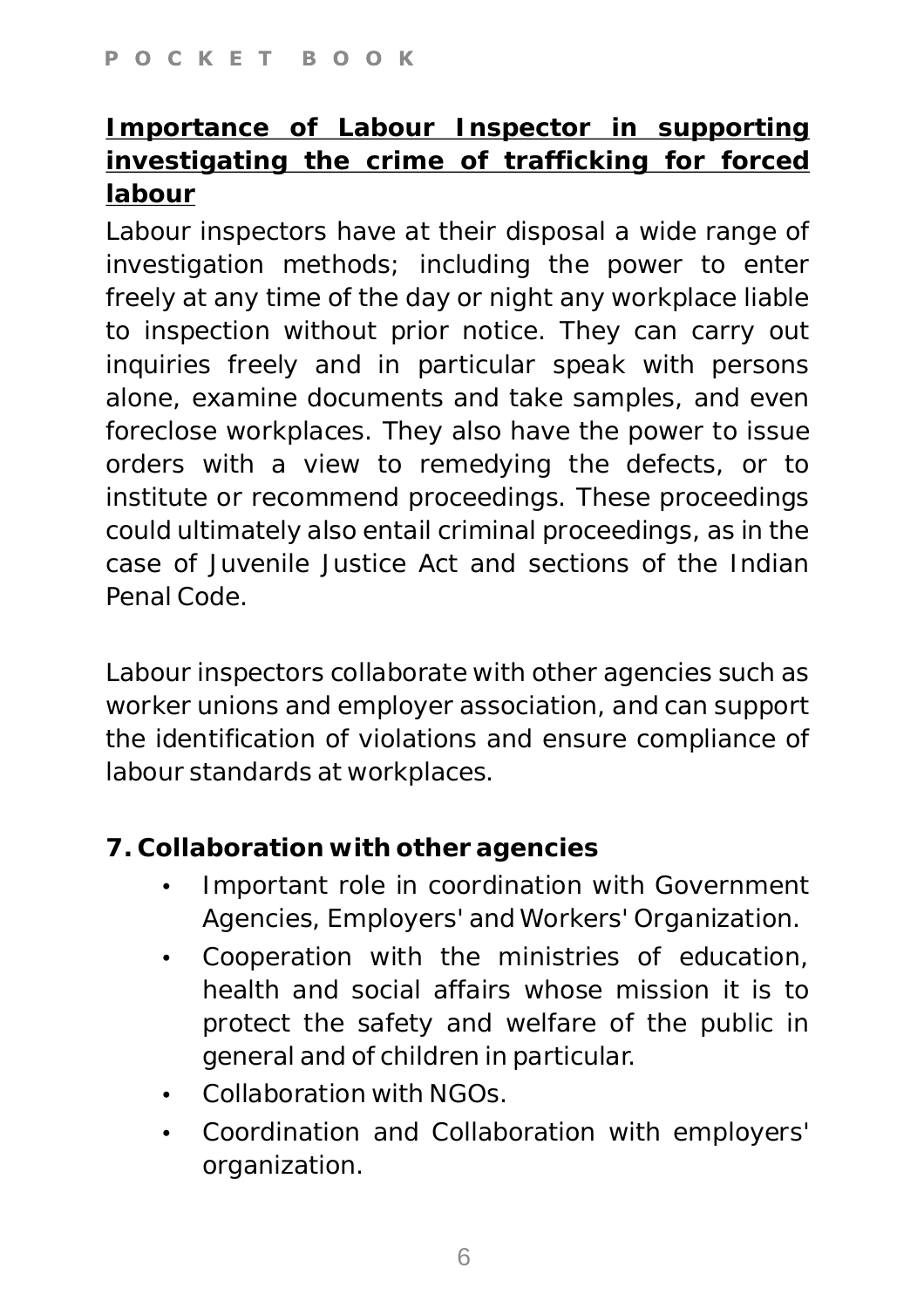**7(a). Some focus action points for the Labour Inspectors:**

- acting on child labour information received
- sharing child labour information gathered
- informing police of illicit types of work
- referring children to support programmes
- referring children to schools or informal education
- $\cdot$  informing parents of economic assistance programmes
- following through the child labour 'case' with the juvenile courts
- participating in national steering committees against child labour
- informing other government departments of the child labour situation and advising on future priorities
- getting employers' organizations and trade unions more involved in the effort to combat child labour
- advising and informing non-government organisations on follow-up, rehabilitation and repatriation of child labourers rescued withdrawn from work.
- **8. Understanding Child Labour in Supply Chains**
	- Child labour usually found at the end of the global supply chains.
	- Companies are increasingly concerned about child labour being found in their supply chains.
	- Children are involved in the production of cash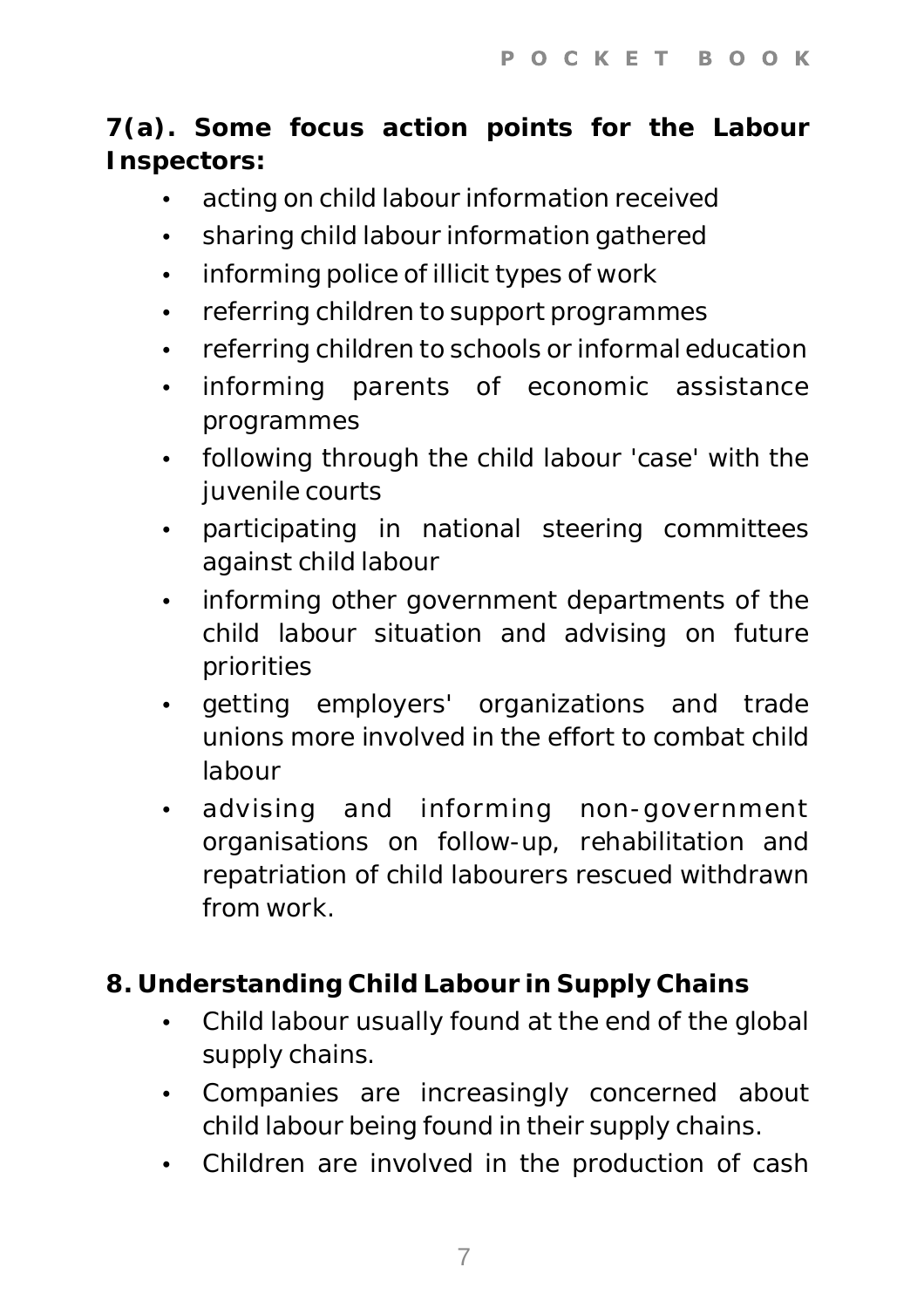crops and manufactured goods that are exported directly, as well as in the production of goods that serve as inputs into final products; final assembly or finishing of these products often takes place in the importing countries.

- Home working is one way in which child labour can find its way into the bottom of global supply chains. It is endemic in the Indian garment industry and it is customary practice for registered factories to outsource elements of production (embroidery, beading, embellishments and often whole garments) to sub-contractors who run small domestic units.
- The work in informal sectors, mainly private individual/families working without formal registration with authorities, is often not monitored, and mostly likely is organised by middlemen/contractors who deal with the garment factories and buying houses in the formal sector.
- In homes, children especially girls are often involved to augment the family income or to fulfil the orders taken.
- **9. Visiting methods and observation guides**

# **9(a). Qualitative Inspections**

There are (quantitative) inspections but there is a lack of quality (result productive) and well-planned inspections. To conduct qualitative inspections, the inspectors should try to focus on: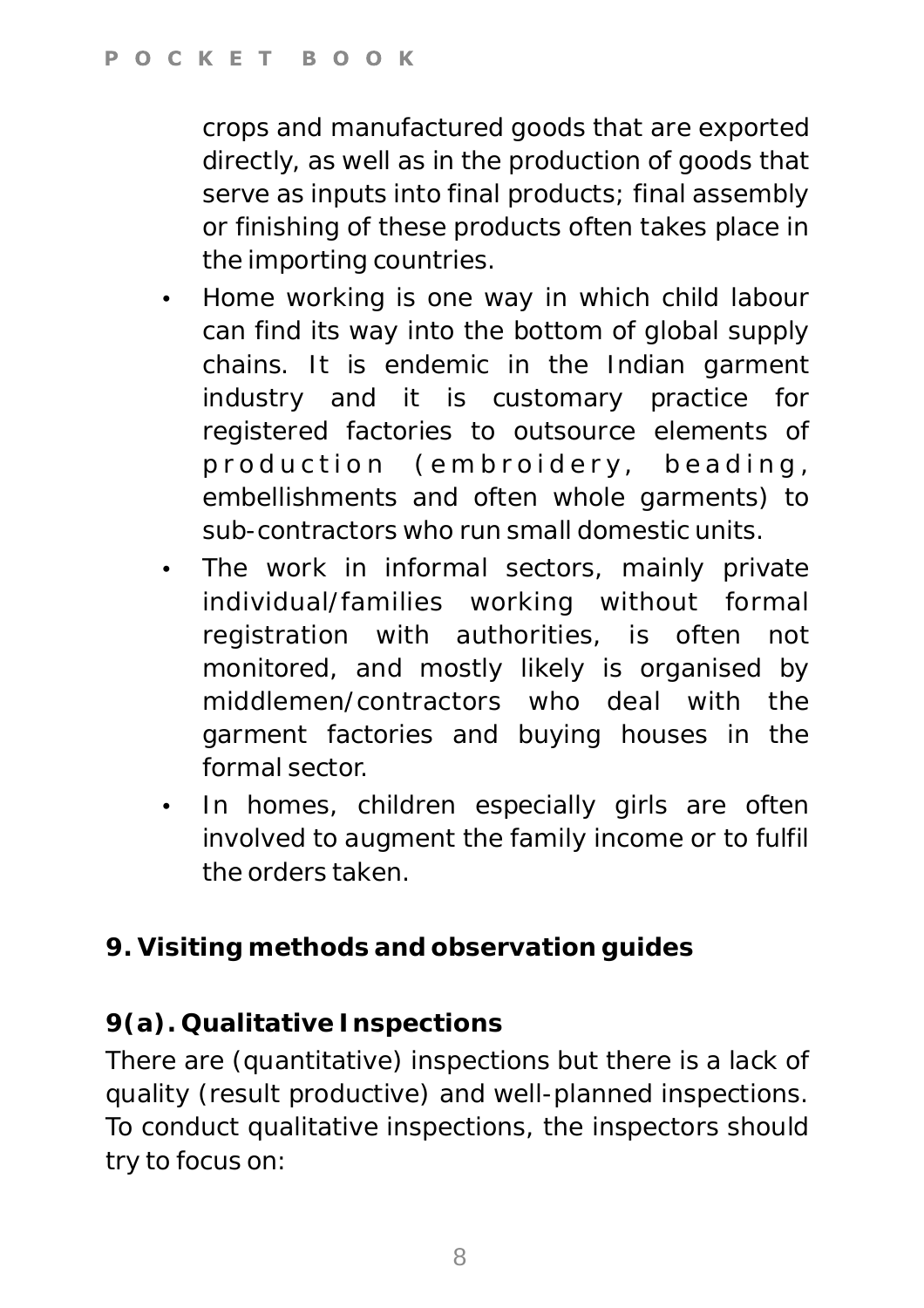- planning and considerations for inspection;
- requirements for a physical inspection;
- considerations during inspection for effective prosecution (e.g. determination of age of the child);
- preparation of inspection report;
- behaviour at the inspection site:
- Collection of evidence.

**9(b). Points to keep in mind while planning inspection**

- inspection policies;
- strategies;
- selecting;
- familiarising;
- keeping plans as flexible;
- keep secrecy/confidentiality.

**9(c). Physical Inspection of the establishment or industry:**

This inspection is to ascertain:

- the position with reference to engagement of child labour;
- whether there has been a breach of the Child Labour Act or other labour laws;
- whether the legal requirements as to the safety and welfare of child labour are being followed or not; and;
- the persons responsible for the breach of the law for the purpose of initiating action against them or for reporting.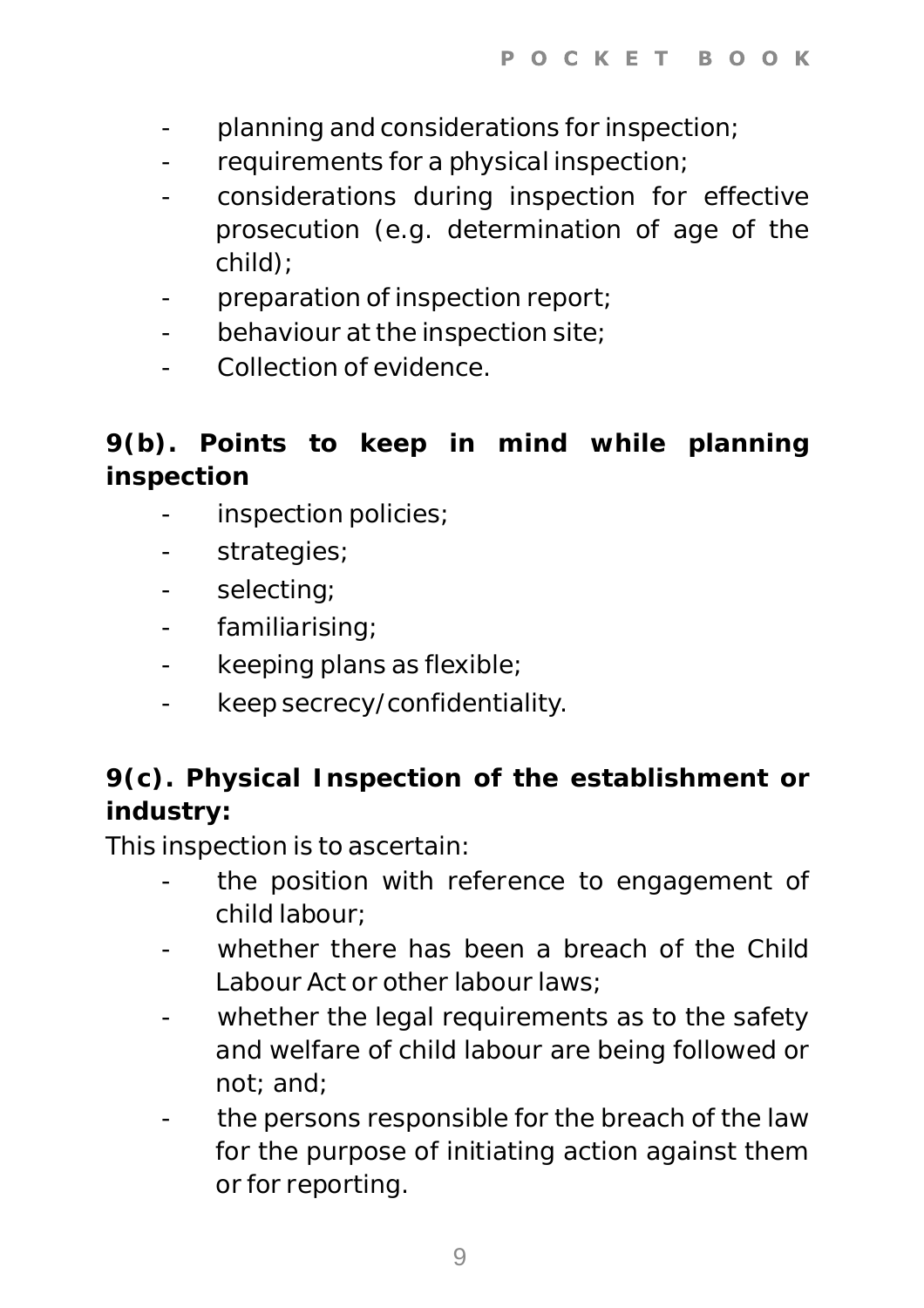**9(d). Preparation of Inspection Report**

- a report has to be prepared on the basis of the facts and figures collected at the inspection site;
- the report must give a systematic account of the engagement of child labour in the establishment;
- it must contain the findings of the inspection about the nature of compliance of breach of the legal provisions, factual particulars about the children employed, or the working conditions of child labour.

**9(e). Documentation of the inspected production site**

The inspector has to concentrate on what proofs would be relevant for her/him to ensure that the information of employment of underage children in backed by substantial proof.

**9(f). Evidence to be collected will be to establish the above facts and may be as follows:**

- 1. statements of occupier or other witnesses recorded at the time of inspection when child labour was found to be employed;
- 2. records/documents that may have been reviewed or of which copies had been taken at the time of inspection;
- 3. details of child labour engaged together with medical certificates, tokens or other documents/registers pertaining to the establishment;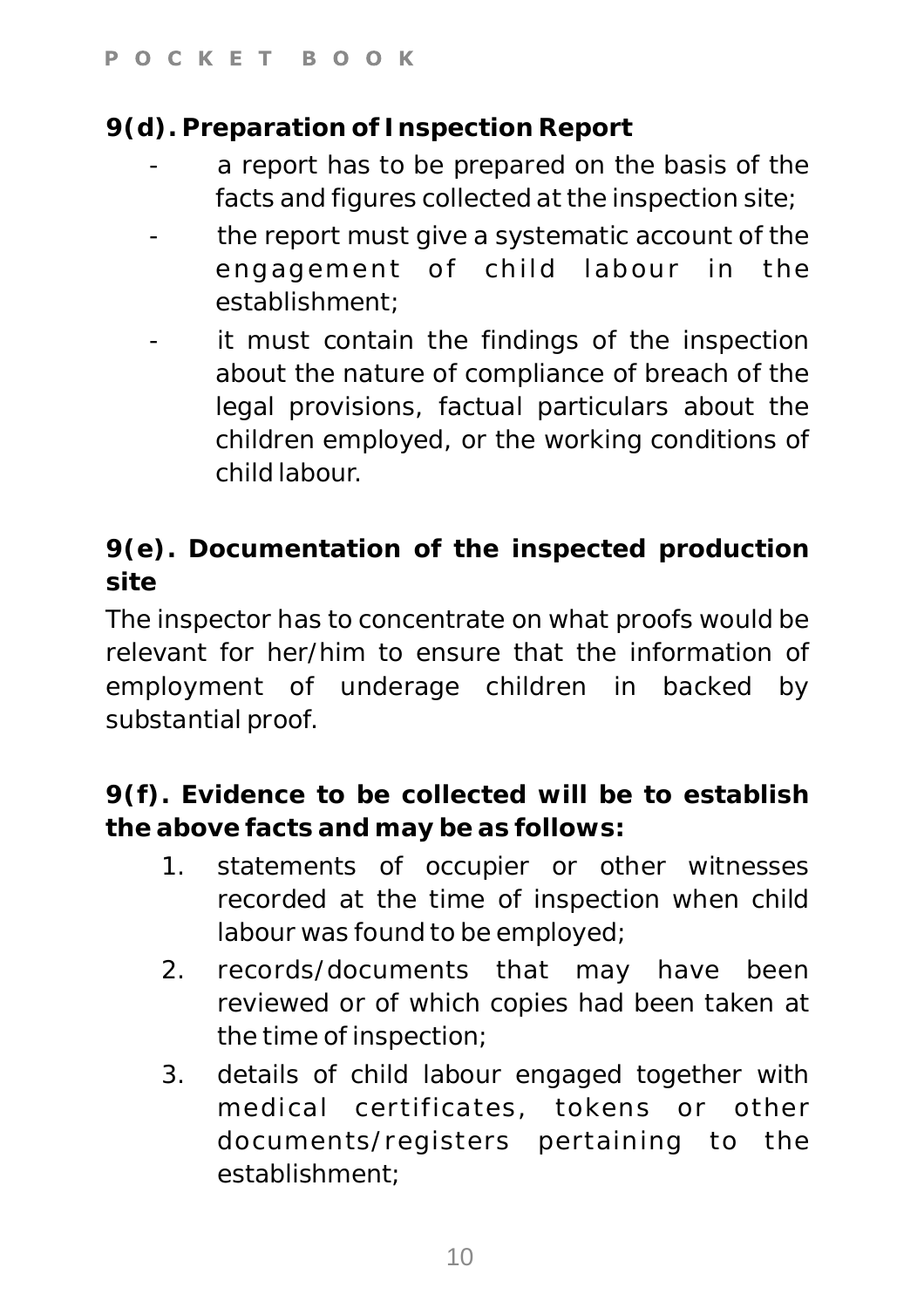- 4. inspection report prepared at the site;
- 5. any correspondence that was exchanged with the employer;
- 6. any evidence as to the conduct of the occupier of his agents;
- 7. evidence about the absence of working conditions that should have existed;
- 8. evidence on family relationship with the employer of the child labour;
- 9. age certificate of the child labour, if available.

**9(g). The following points should be taken into consideration in relation to production/supply chains:**

- 1. identification of production chain;
- 2. identification and influence of social background;
- 3. gathering data on children's earnings to elicit necessary information on child wages from employers, adults and children, for ensuring consistency and reliability of child wages;
- 4. child labour productivity.

**9(h). Key considerations while interviewing children**

- The security of the child being interviewed must always be a priority. If there are any doubts that an interview may bring harm to the child, it must be avoided;
- Tell the child being interviewed what you are there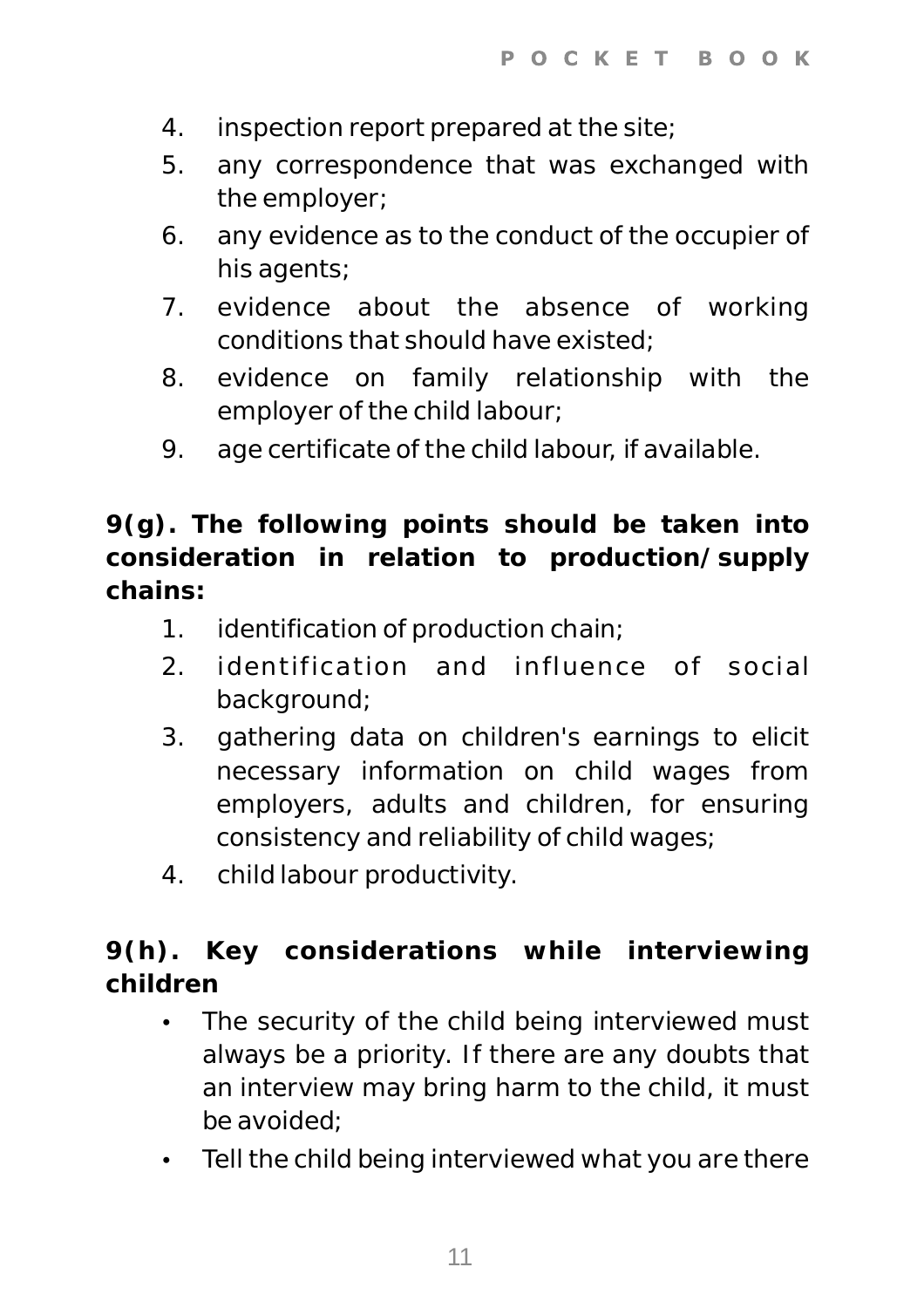for and how the information they are gathering will be used;

- Be sensitive to where the child is emotionally at any given time before, during, and after the interview;
- Be deeply aware of the consequences of your questioning, be constantly aware of what the child has to go through to give an answer, especially if in the process the child has to relive a painful experience, admit resentment for a person or situation, or accept the utter hopelessness of being caught up in the complexity of poverty and work;
- Respect the child's right to speak (what is said, how it is said, how much is said);
- Most importantly, respect the child's right not to speak, to refuse to answer a question: because s/he cannot or because the answer is too painful to express.
- Take all the time necessary. Interviews with children are likely to take longer than those with adults. Small talk, play, recurrent visits, patience and time are some of the major ingredients needed to obtain reliable data from children on delicate issues as family background or illegitimate child labour activities;
- Assurances of confidentiality must be given and observed.
- **9(I). Interviewing other key actors**
	- Key individuals who can provide information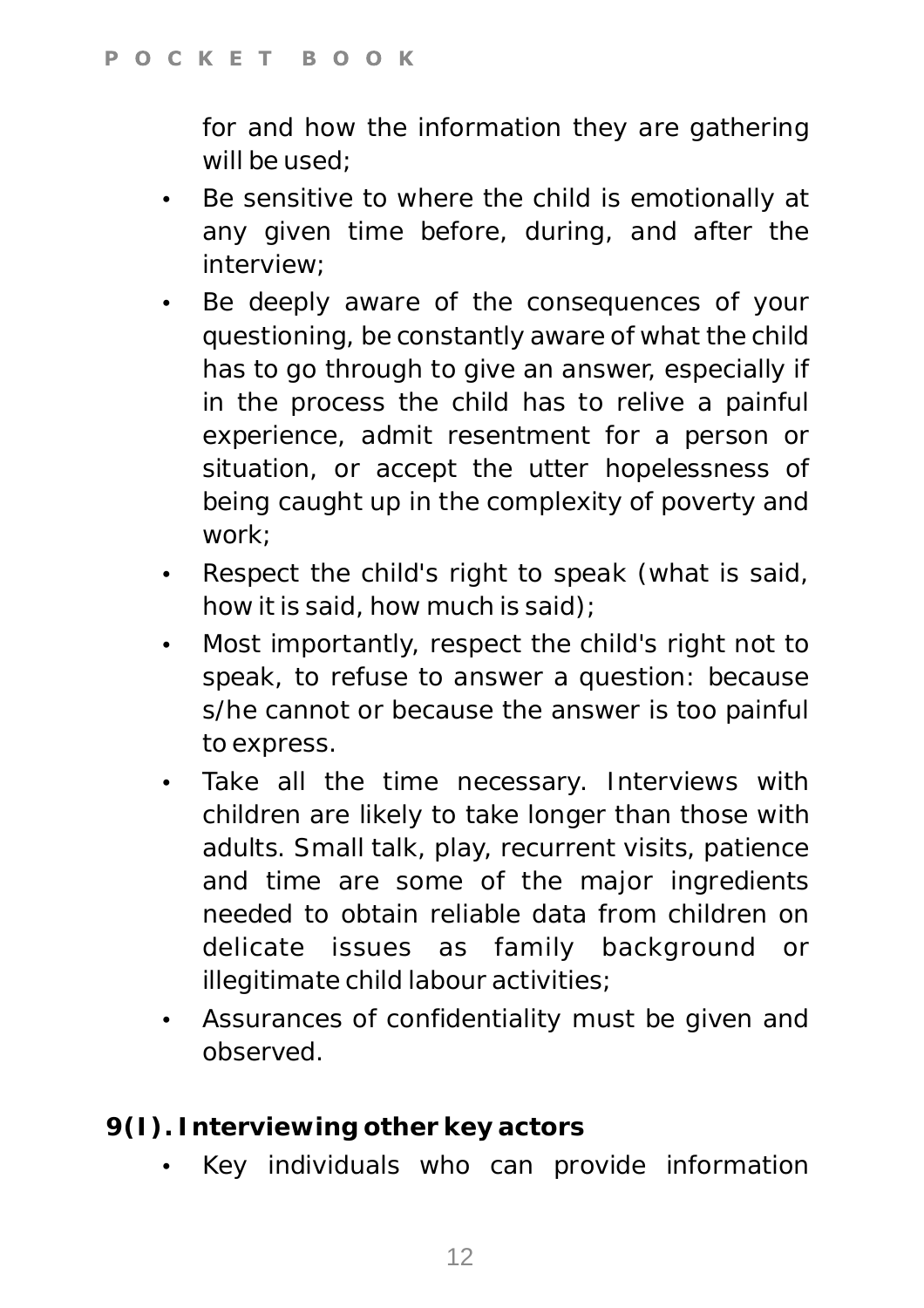regarding the child's working conditions are likely to include: parents, employers, supervisors, coworkers, worker representatives, neighbours;

- The aim of these interviews is to collect information about the kinds of work children are involved in, their assessment of the hazards and risks children are exposed to and to compare information obtained from them with that obtained from the children themselves.
- To make an effective evaluation of the overall situation of the individual child, inspectors should visit other places where the child workers they interviewed go and question the key actors.

**10. Determination of the age of the child.**

**10(a). Indicators for determination of a child's age**

*Indicators*

| Doctor's<br>certificate  | Assessment of bones,<br>muscles and teeth.<br>Soft hand and nails<br>$\bullet$                                                                    |
|--------------------------|---------------------------------------------------------------------------------------------------------------------------------------------------|
| Intellectual<br>maturity | Interview/conversation with<br>the child<br>Recollection from memory of<br>$\bullet$<br>event and characters<br>Past work experience<br>$\bullet$ |
| Age certificate          | <b>Birth certificate</b><br>School certificate<br>Other certificate                                                                               |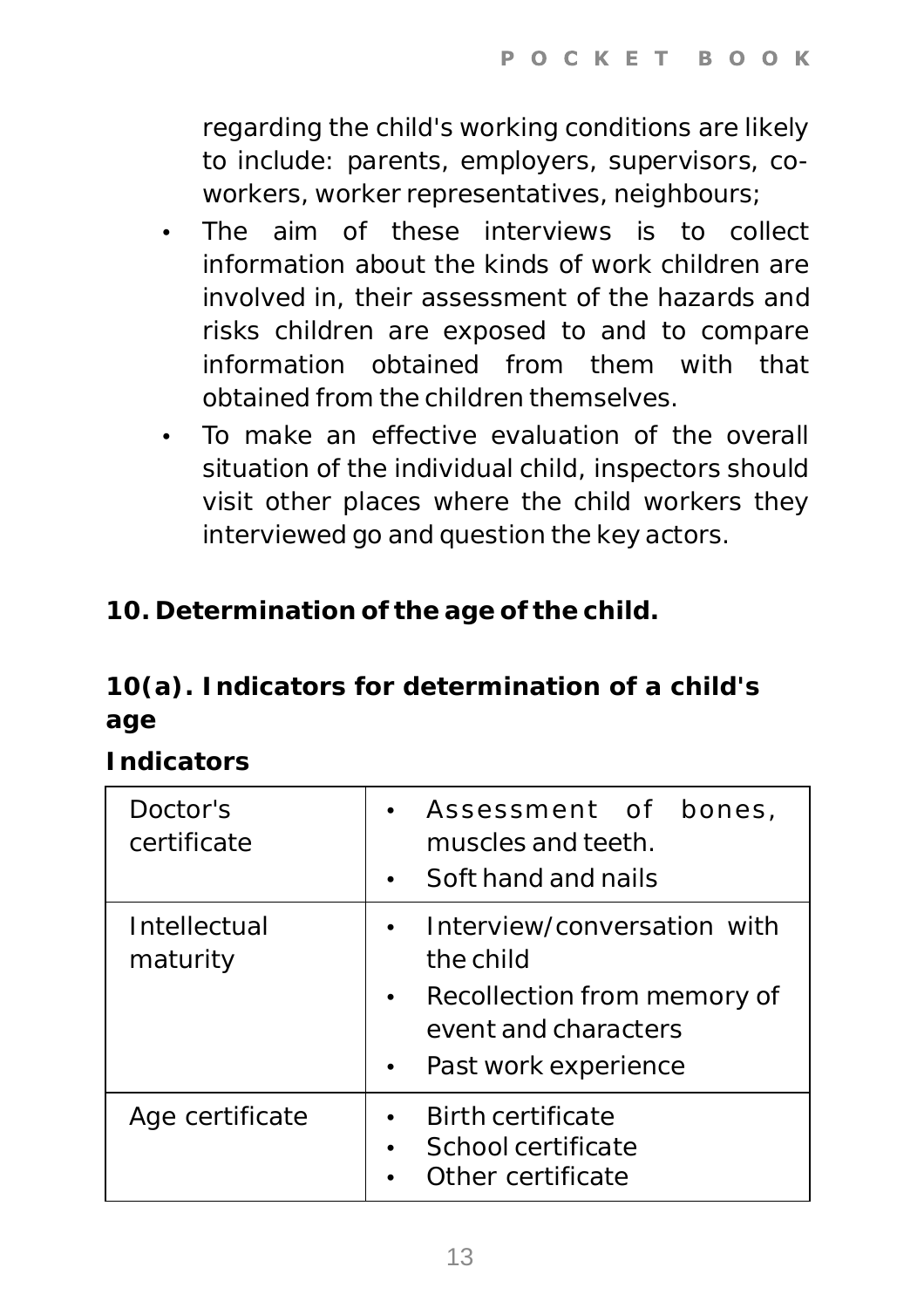**10(b). In case of any doubt about the age proof:**

- Contact source of original document, such as local government authority, medical officer, etc. for authentication;
- Ask for multiple original documents for cross comparison;
- Utilise specialised document authentication machinery to rule out falsification;

In-depth interview using advanced interview techniques to cross-check information.

As stated under section 11 of the Child Labour (Prohibition and Regulation) Act, 1986, the employer is bound to maintain a register of working children wherein he should clearly indicate the age of the child. Failure to do so also attracts nominal penalty. Records should be kept of all young workers on the site. Records should record the worker's age, worker's permit to work, types of work young workers have been assigned, hours of work.

**11. Referral, Rehabilitation and Follow-up.**

**11(a). 5 Ps: Prevention, Protection, Prosecution, Partnership and Participation**

- $\cdot$  Prevention of child labour
- Protection of child labourers, particularly children in hazardous working conditions
- Prosecution of employers to create a deterrent in the society
- Partnership with other key government department and the civil society actors – trade unions, employer associations, non-government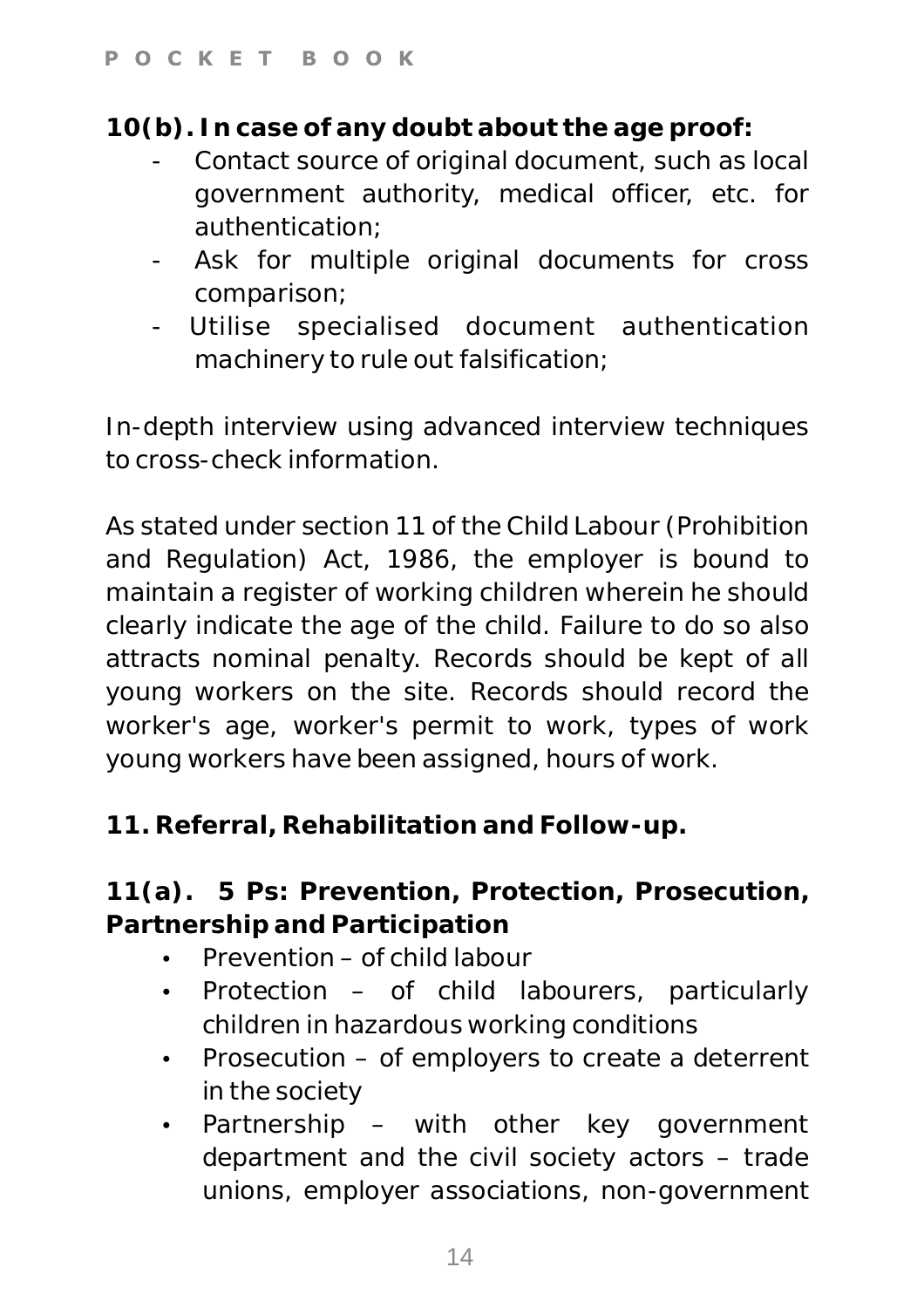organisations, parents, community members, etc.

 $\cdot$  Participation – of the children in establishing the parameters of protection, supporting prosecution through their testimonies and partnership for remediation mechanisms.

### **11(b). Child Labour Referral mechanism**

Under section 33 of Juvenile Justice Act, when a child is in need of care and protection is produced before the Child Welfare Committee, the Child Welfare Committee may pass an order to send the child to the children's home for speedy inquiry by a social worker or child welfare officer.

- The age and maturity of the child is decisive in determining what the best approach is. Older children may be given the opportunity of vocational training whereas younger children may be assisted to go to school.
- Medical treatment in the short and mediumterm may also be part of the action plan for remediation of child labour, if the child is sick or injured from work. Children who have injured themselves may be incapable of sustaining a living as adults, and they are need social support measures.
- **11(c). Importance of Rehabilitation**
	- Health care and psychological support or counselling, particularly for those who have been exposed to traumatic situations;
	- Legal aid and protection for children threatened with reprisals;
	- Non-formal or basic education to bring older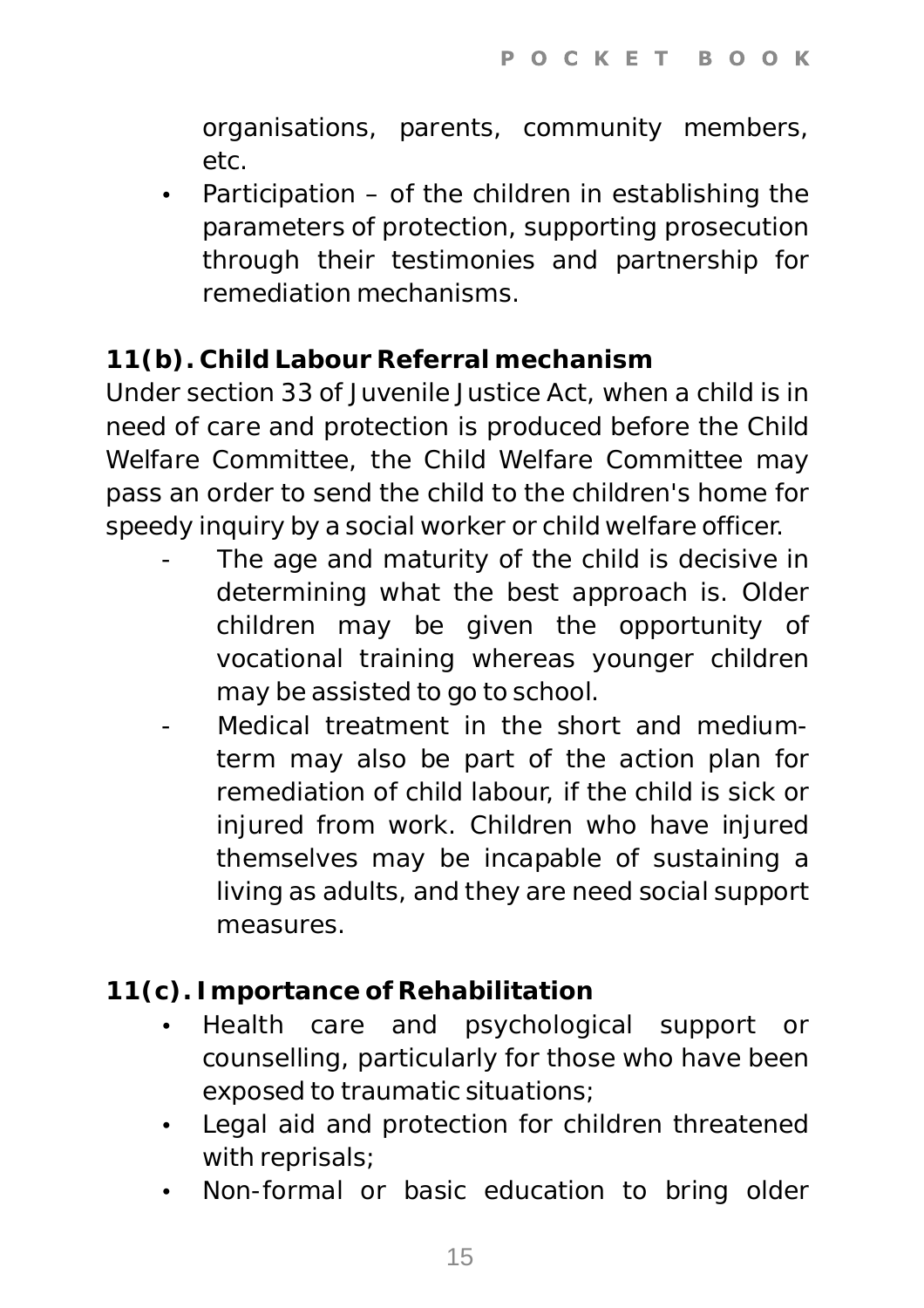children up to grade level so that they can successfully enter or re-enter regular schools;

- Facilitating entry directly to regular schools for younger children, including provision of school supplies, and occasionally stipends, subsidies, or scholarships to offset costs of schooling;
- Vocational training for older children;
- Income substitution programmes for those in extreme poverty, for whom loss of income could mean lack of food or other basic necessities for themselves or the family;

| Needs of<br>the child                             | Possible service<br>providers                             | Mechanisms                                                                                                                                         |
|---------------------------------------------------|-----------------------------------------------------------|----------------------------------------------------------------------------------------------------------------------------------------------------|
| Basic needs<br>(shelter,<br>food, health<br>care) | Child Welfare<br>Committees,<br>NGO, family,<br>community | Contact Child Welfare<br>Committees for overall<br>support for the basic needs<br>of the child, and for<br>discussing a process of<br>remediation: |
| Medical care<br>and<br>verification<br>of age     | Child Welfare<br>Committees,<br>NGOs, Doctors             | Contact family members for<br>remediation and in cases of<br>trafficking for repatriation of<br>the children:                                      |
|                                                   |                                                           | Contact NGO for the<br>immediate provision of<br>basic needs.                                                                                      |
| Education                                         | School                                                    | Contact the concerned<br>authorities at the National<br>Child Labour Projects;                                                                     |
|                                                   |                                                           | Contact school teacher to<br>discuss placement of the<br>child in the school.                                                                      |

## **11(d). Need Matrix for a Child**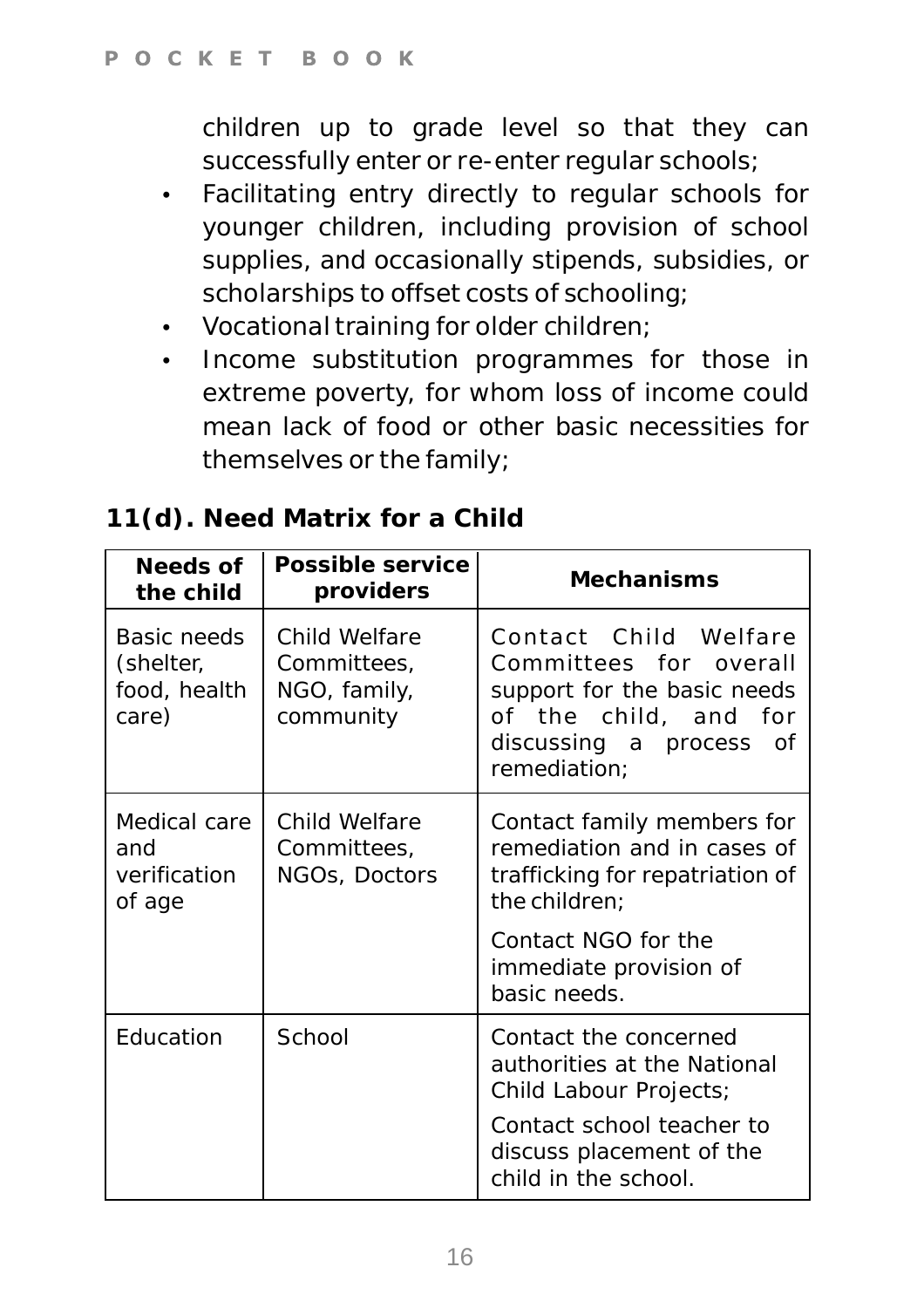**11(e). Rehabilitation may be statutory through state mechanisms and monetary compensation, or through non-state mechanisms.** 

- Ÿ **Rescue under Bonded Labour Act:** Immediately upon rescue or withdrawal, if it is done under the Bonded Labour Act, a Release Certificate may be issued and an interim relief of Rs. 1000 per child may be given. The Release Certificate issued by the District Magistrate or the Sub-Divisional Magistrate shall entitle the child (or even adult) victim to a rehabilitation package of Rs. 20,000. The District Magistrate or the Sub-Divisional Magistrate shall write to the Resident Commissioner of the state to which the child belongs for the safe repatriation of the child or shall order a law enforcement authority to repatriate the child back to the parents safely.
- **Rescue under Juvenile Justice Act or other legal provisions:** If the rescue has been under the Juvenile Justice Act or any other legal provision, the rescued child labourer may be sent to a Shelter Home or Children's Home by orders of the Child Welfare Committee in accordance with the Juvenile Justice Act for the reception of the child in need of care and protection during the pendency of any inquiry and subsequently for their care, treatment, education, training, development and rehabilitation.

**11(f). Statutory Rehabilitation – under various laws**

Injunction to introduce changes – under various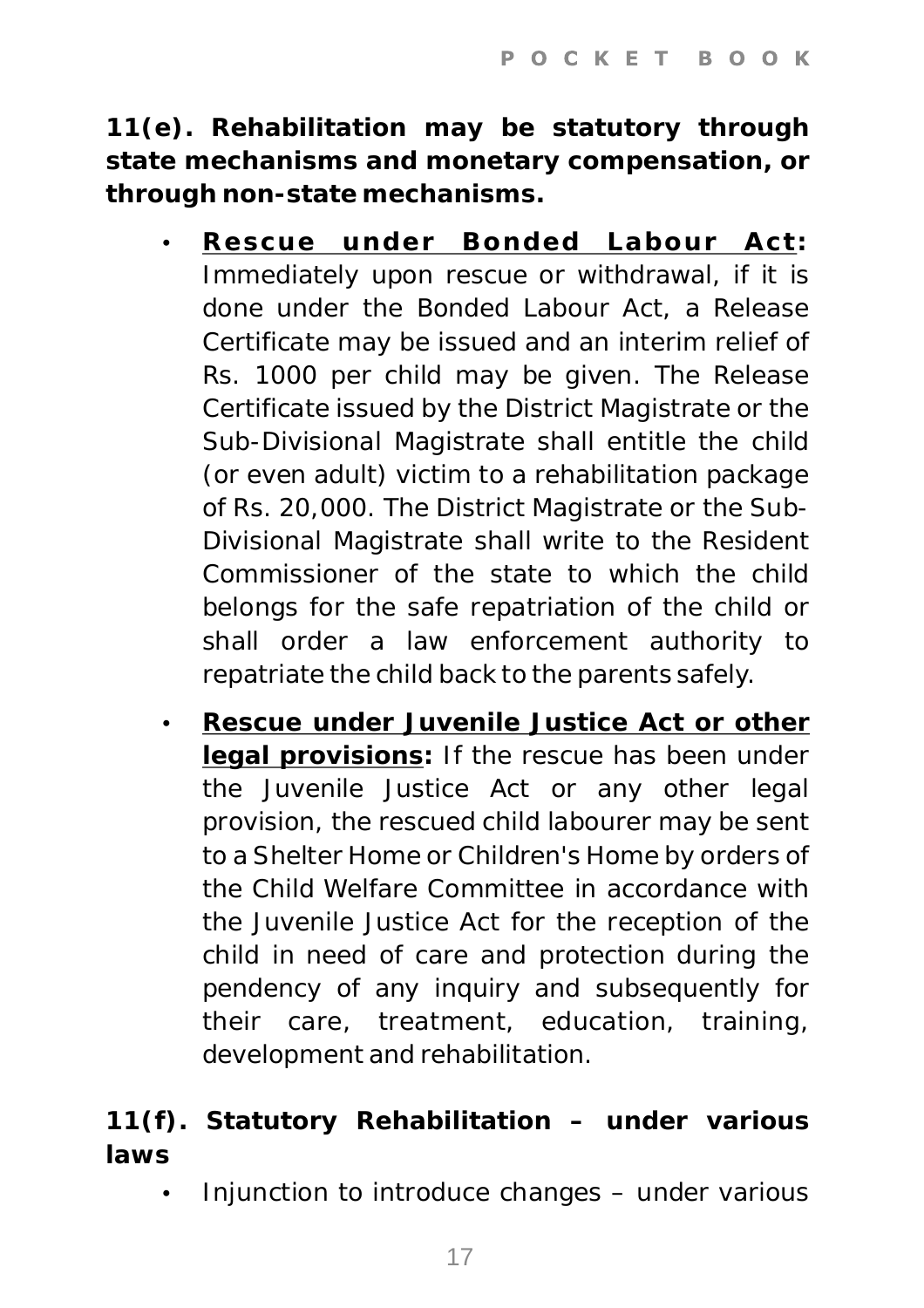sections of the Indian Penal Code

- Payment of fines under Child Labour Act
- Recovery of the back-wages as per the Minimum Wage Act, 1948
- Temporary closure of firm until changes are introduced
- Temporary or permanent withdrawal of licence (e.g. of private employment agency)
- Refund of financial damage caused to victim
- Repair of moral damage with a lump sum
- Confiscation of assets
- Imprisonment under various legal provisions

**11(g). More in specific the consequences for the employer if engaged in child labour are the following:** 

- 1. fine the employer with a maximum of Rs. 20.000 per child;
- 2. initiate proceedings for imprisonment. For first offenders the maximum time is one year. For second offenders the maximum time in prison is two years;
- 3. make a case under the Bonded Labour Act the maximum time of imprisonment the employer faces is three years;
- 4. file a complaint for the recovery of the back wages besides the fine;
- 5. seize the employer's property;
- 6. Foreclosure of the property, if the employer is unable to pay for the fines and back wages.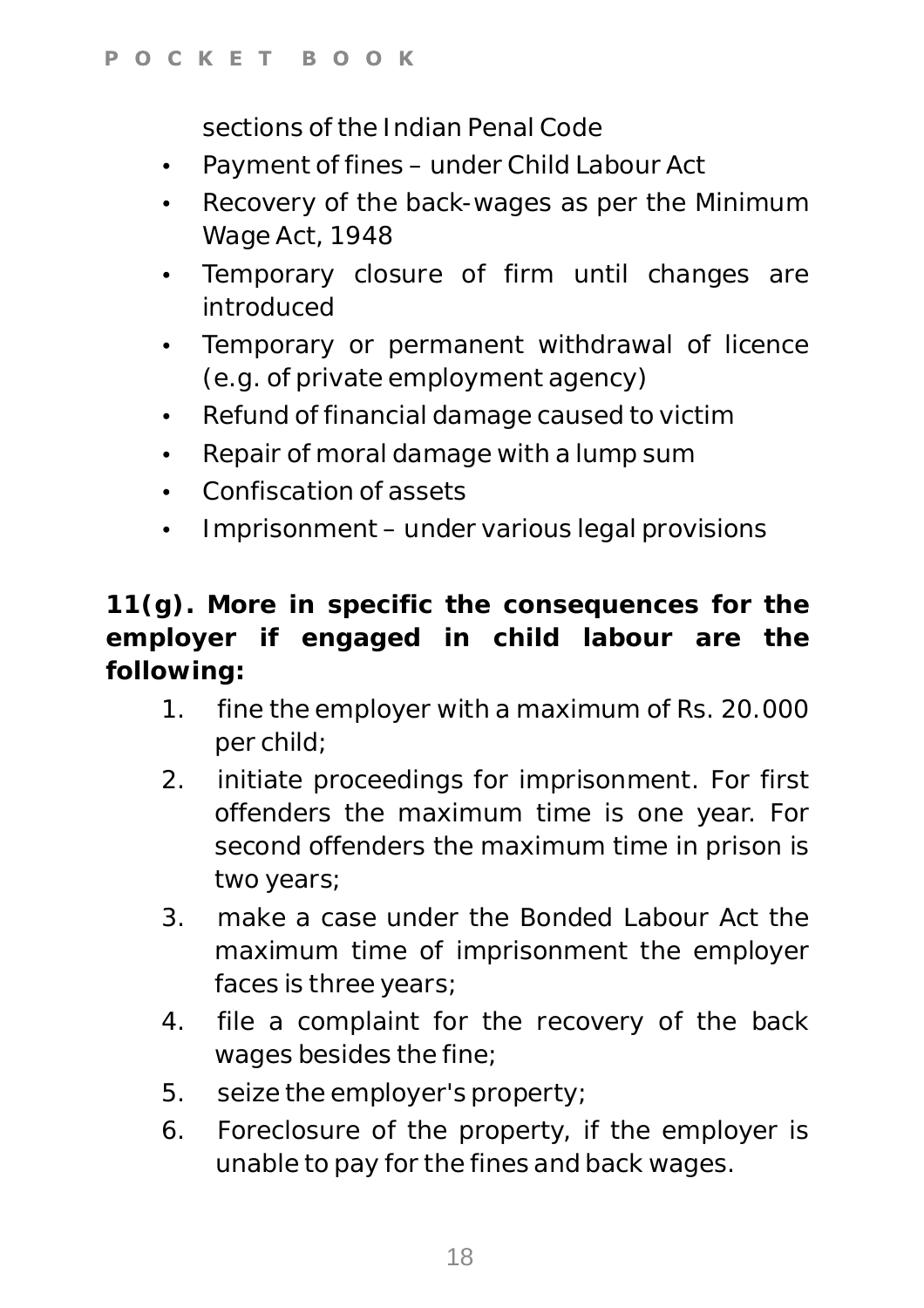under various laws – Child Labour Act, Bonded Labour Act, Juvenile Justice Act, Indian Penal Code

Section 14 of the Child Labour Act lays down the penalties for the offenses under the Act. It states that (1) whoever employs any children or permits a child to work in contravention of the provisions of Sec. 3 shall be punishable with imprisonment for a term which shall not be less than, three months but which may extend to one year or with fine which shall not be less than Rs. 10,000 but which may extend to Rs. 20,000 or with both.

 $\rightarrow$  In case of repeat offense, the employer can face imprisonment, which may extend to 2 years.

Another important statute, which includes prohibiting exploitation of working children, is the Juvenile Justice Act. Section 26 states, 'whoever ostensibly procures a juvenile or the child for the purpose of any hazardous employment keeps him in bondage and withholds his earnings or uses such earnings for his own purposes shall be punishable with imprisonment for a term which may extend to three years and shall be liable to fine". Section 23 provides punishment for cruelty to juvenile or child. Offenses under Section 23 and 26 are cognizable. According to the Juvenile Justice Act, child means a person who has not completed his 18<sup>th</sup> year of age.

**11(h). Repatriation of the Child and Follow-up** Repatriation is initiated either by orders of the District Magistrate/the Sub-divisional Magistrate or by the Child Welfare Committee.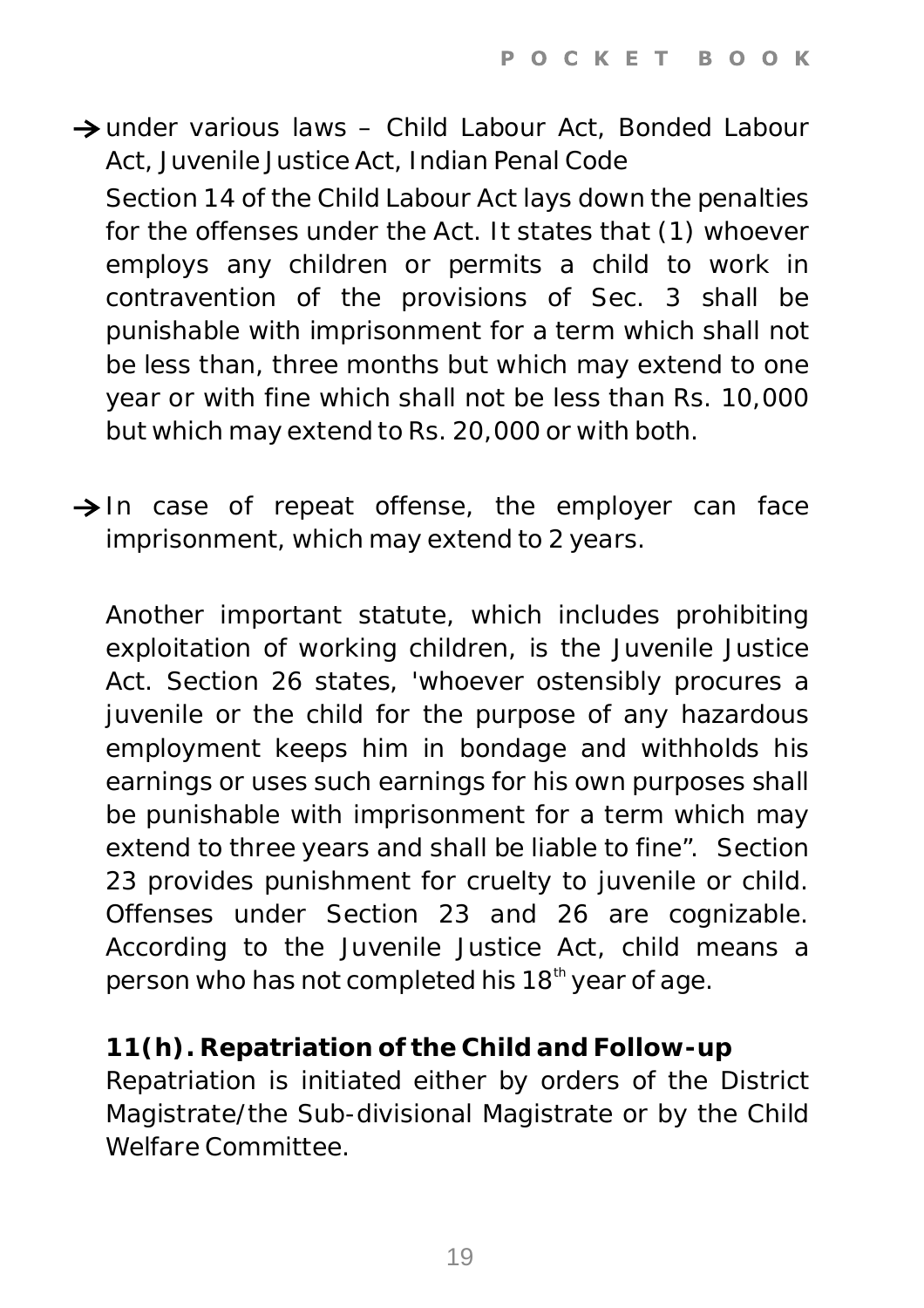**11(i). Some of the key elements of the repatriation are:**

- $\cdot$  Assessing the current situation of the child  $$ mental, physical and emotional;
- Assessing the home factors the financial situation of the family, the home-based factors that could contribute to further exploitation, nature of the family, etc;
- Liaison with the relevant government and nongovernment agencies in the home state and district;
- Liaison with the National Child Labour Project, Sarva Shiksha Abhiyan, State Child Labour Departments/Resource Centres;
- $\cdot$  Mainstreaming the child into education formal or non-formal;
- Accountability setting and follow-up.